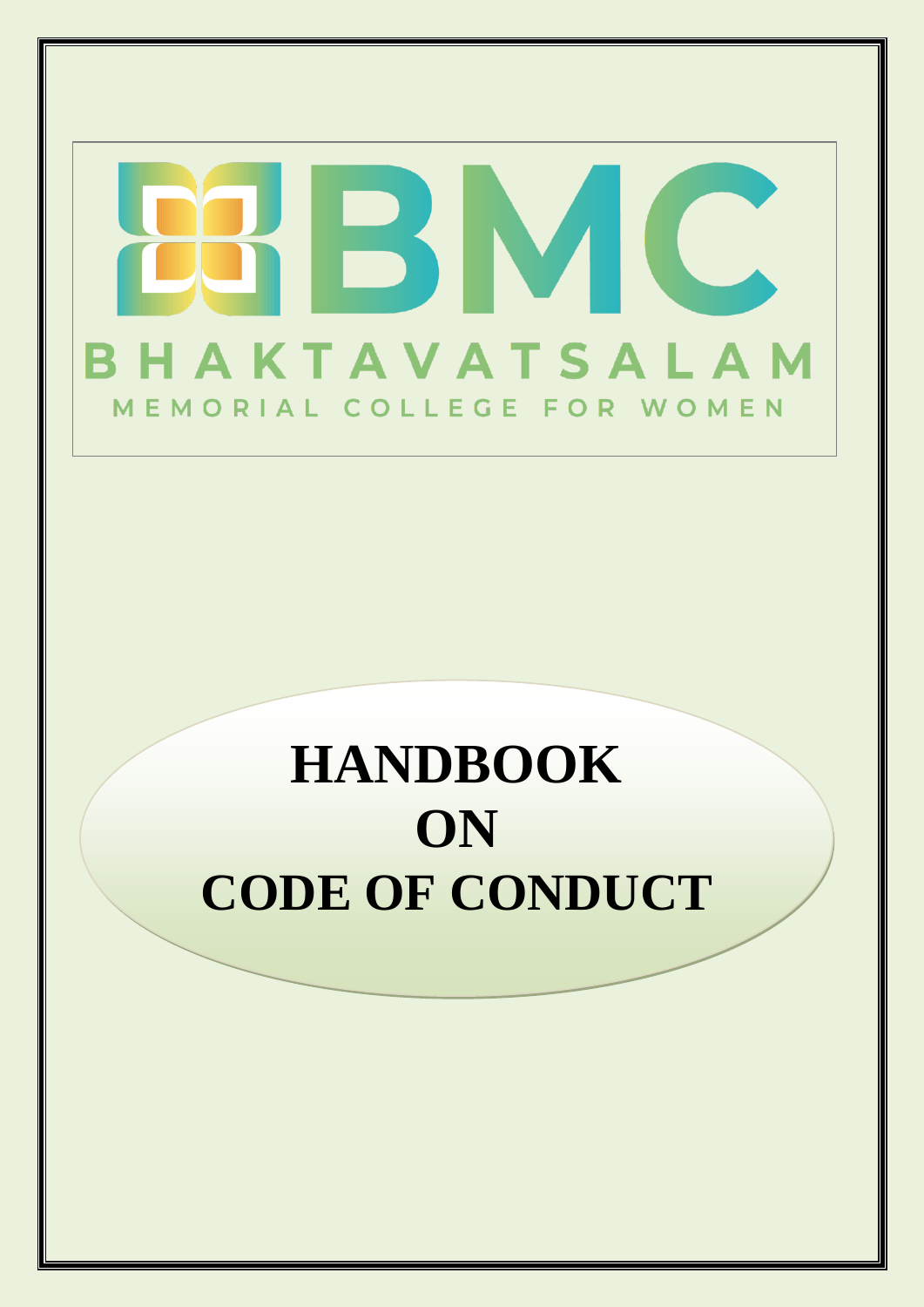Embedded in the mission, vision, and core values of Bhaktavatsalam Memorial College for women is the desire to create a caring environment that is intellectually and culturally dynamic and values integrity, academic excellence, diversity, commitment to teaching and learning, communication, and respect. Such an environment encourages all students to achieve greater insight, increased awareness, critical thinking skills, and self-fulfillment in preparation of becoming global citizens. Accomplishing these ideals requires a commitment from faculty and students to adhere to standards of behavior that assure a safe, healthy, and caring atmosphere. It is essential that each member of the College participate freely in the pursuit of the ideals of the College's mission statement.

As responsible citizen,, students are expected to demonstrate an awareness of the responsibilities in a diverse society; self-management in the requirements that come with one's role as a student in the classroom and at the College; integrity in one's role as a student relative to other students, faculty and administrators; and an effort to understand the perspective of others and to respond to others with well-founded thoughts.

The Student Code of Conduct supports the mission of the College by outlining rights and duties in addition to defining acceptable behavior.

The vision and mission statement of BMC reflects our desire to pursue our goals. It is our commitment to provide the best tertiary education to students and acting as a catalyst in shaping a bright and sustainable future.

#### **VISION**

Being a nationally acclaimed college recognized for excellence in teaching research and outreach, provide the highest quality education to students, nurture their talent, promote intellectual growth, and shape their personal development, remain dedicated and steadfast in the pursuit of truth and serve humanity through the creation of well-rounded socially responsible global citizens.

#### **MISSION**

Foster all-round development of students through multifaceted education and sustained engagement with local, national and global communities and nurture lifelong inspired learners.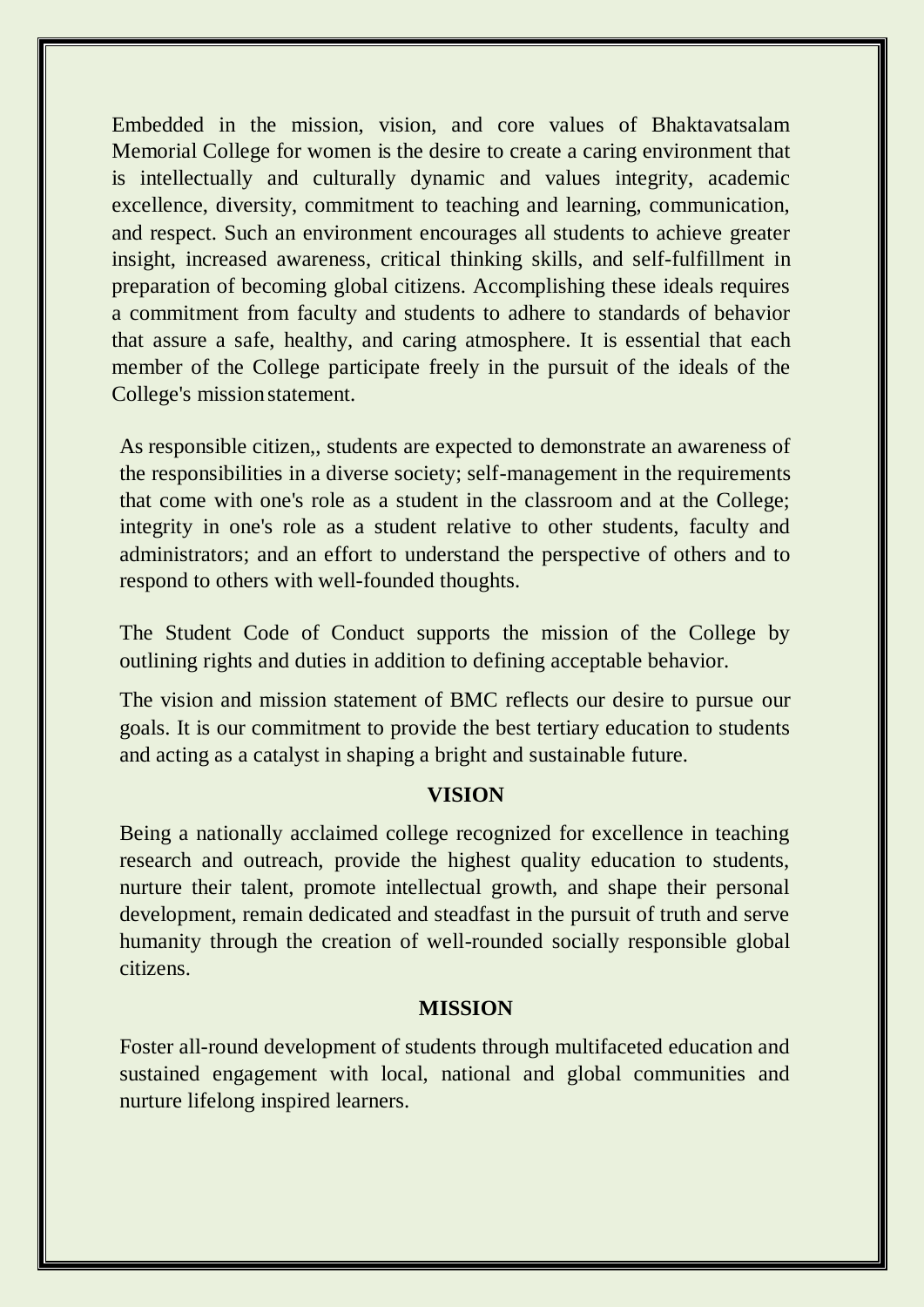#### **OBJECTIVE OF THE CODE**

The objective of the code is to make students act in a manner that respect their rights, safety and well-being of others. The intent of the code is to provide a framework to resolve student related issues.

### **RESPONSIBILITIES OF STUDENTS**

The College has the inherent authority to maintain good order and discipline in the furtherance of its lawful mission. The Student Code of Conduct clearly and concisely identifies those behaviour that put students at risk of disciplinary action. The Code of Conduct also assures that students enjoy those protected behaviour inherent in their status. Students are held accountable to the Code of Conduct. The strength of the College lies in its diversity.

Respect that each student, faculty and every person can bring to the College is essential. Such differences include race, gender, ethnicity, background, beliefs, experiences, cultures, values, views, national origin, religion, and ability. Students to enroll with unique interests, while they on campus and as a result of their interactions they can continue to develop and expand their pursuits.

#### **STUDENT OBLIGATION**

Teaching and learning require an atmosphere where dialogue, debate and exchange of ideas can flourish unfettered.

The sanctity of the classroom, academic freedom, and student's freedom of expression require a separate set of standards than those provided for by our society.

Students must not only adhere to the rules of our society but also adhere to all College policies which establish the College as a place where teaching and learning required a different set of standards.

Accessing the opportunities offered by the College is dependent upon students' ability to meet their responsibilities to provide accurate information, meet their financial obligations, and advocate for their needs.

The freedom to teach and the freedom to learn are inseparable facets of the collegiate experience. Additionally, while enrolled in the College, students are expected to take an active role in curricular and co-curricular interests, be active participants in the formulation of institutional policies, maintain the standards set for satisfactory academic progress, cultivate their life-long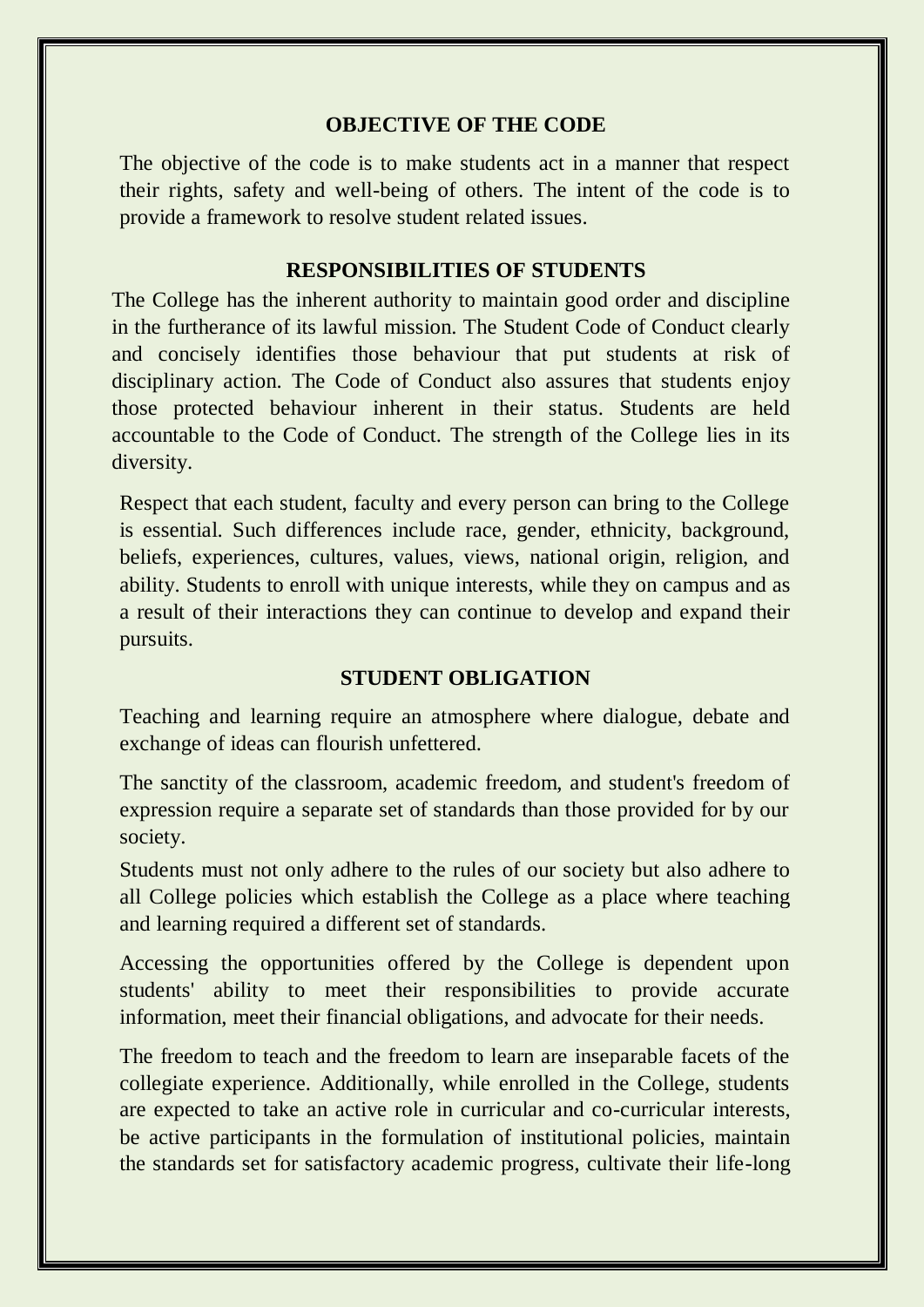learning skills, and act in a manner on and off campus which reflects positively upon themselves, the College and our community.

#### **RIGHTS OF STUDENTS**

# **INTRODUCTION**

The institution has formulated a code of conduct to improve the overall development of students and teachers by creating an effective teaching – learning atmosphere. It promotes the professional behaviour and academic integrity. The reputation of the institute depends very much on the academic aspects as well as responsible behaviour of the students. Also they are expected to observe rules and regulations to enable the smooth working of the college and to maintain harmony, silence and a creative atmosphere while in the college premise.

#### **FREEDOM OF ACCESS TO HIGHER EDUCATION**

The admission policies of the College clearly state the characteristics and expectations of students considered relevant to success in the programs of the Institution. All facilities and services of the College are open to all enrolled students.

#### **FREEDOM IN THE CLASSROOM**

Students are responsible for learning the content of the courses in which they enrol and are free to interact with the faculty.

Students are responsible for maintaining those standards of academic performance required by each course in which they are enrolled and they can freely access the content of the course.

#### **FREEDOM OF INQUIRY AND EXPRESSION**

Students are free to examine and discuss all questions and issues of interest and inquiry to them and to express their opinions publicly and privately. However such freedom does not permit student groups to disrupt the orderly processes of the educational environment. The actions of student groups should be clearly delineated from the activities and responsibilities of the College.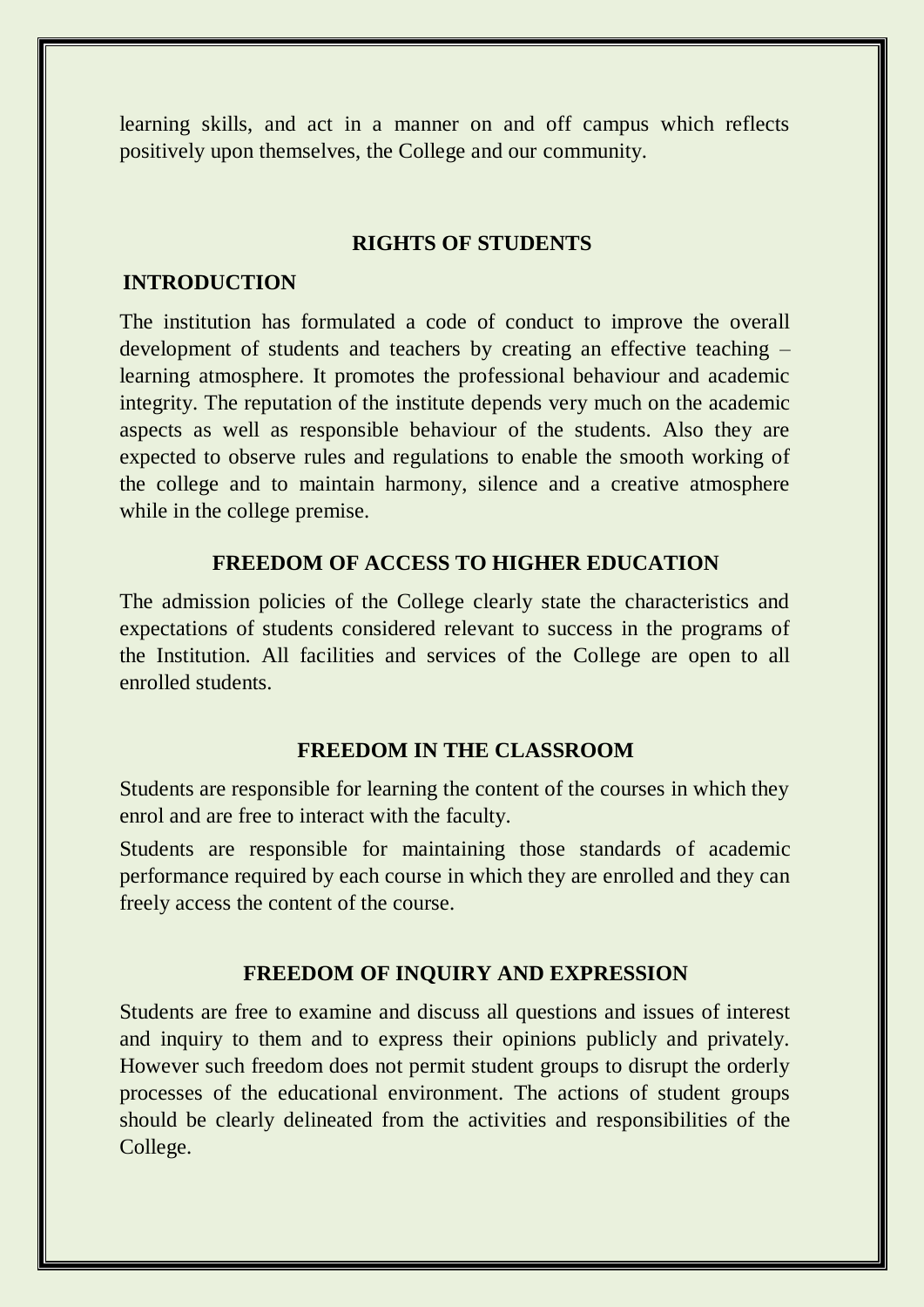#### **DISCRIMINATION/HARASSMENT**

Discrimination or disparate treatment based on protected status or characteristics including race, color, ethnic or national origin, gender, gender identity, religion, age, ancestry, disability, genetic information, military status, or veteran status is prohibited. No student shall engage in discrimination/harassment of another student or faculty member based on any protected status or characteristics.

#### **DISHONESTY**

Acts of dishonesty are not only strictly prohibited but punishable as well. Dishonesty may refer to, fabrication, obtaining an unfair advantage, furnishing false information to any College official, faculty member or office, unauthorized access to computerized systems, and tampering with the election of any College-recognized student organization.

#### **DISORDERLY CONDUCT**

Disorderly conduct is prohibited. Disorderly conduct includes behaviour that is disruptive, lewd, or indecent; involves a breach of the peace; or aids, abets, or procures another person to breach the peace on College premises. Intentionally destroying or damaging College property or property of others in College premises or during College-sponsored activities is prohibited.

# **OBSTRUCTION OF TEACHING**

Disrupting or obstructing class is strictly prohibited. Classroom disruption is punishable and if continued even after a warning, disciplinary action can be initiated against the student for code violation.

Examples may include, unauthorized use of cell phones, pagers, portable CDs, electronic games, and all other electronic devices in the classroom; persistent speaking without being recognized; chating with classmates while faculty member is teaching; entering the class late; leaving class early; or leaving and returning to class while class is in session without permission.

#### **CONDUCT - ACADEMIC INTEGRITY**

The College is dedicated to fostering the intellectual and personal development of its students, and to promote an environment that exemplifies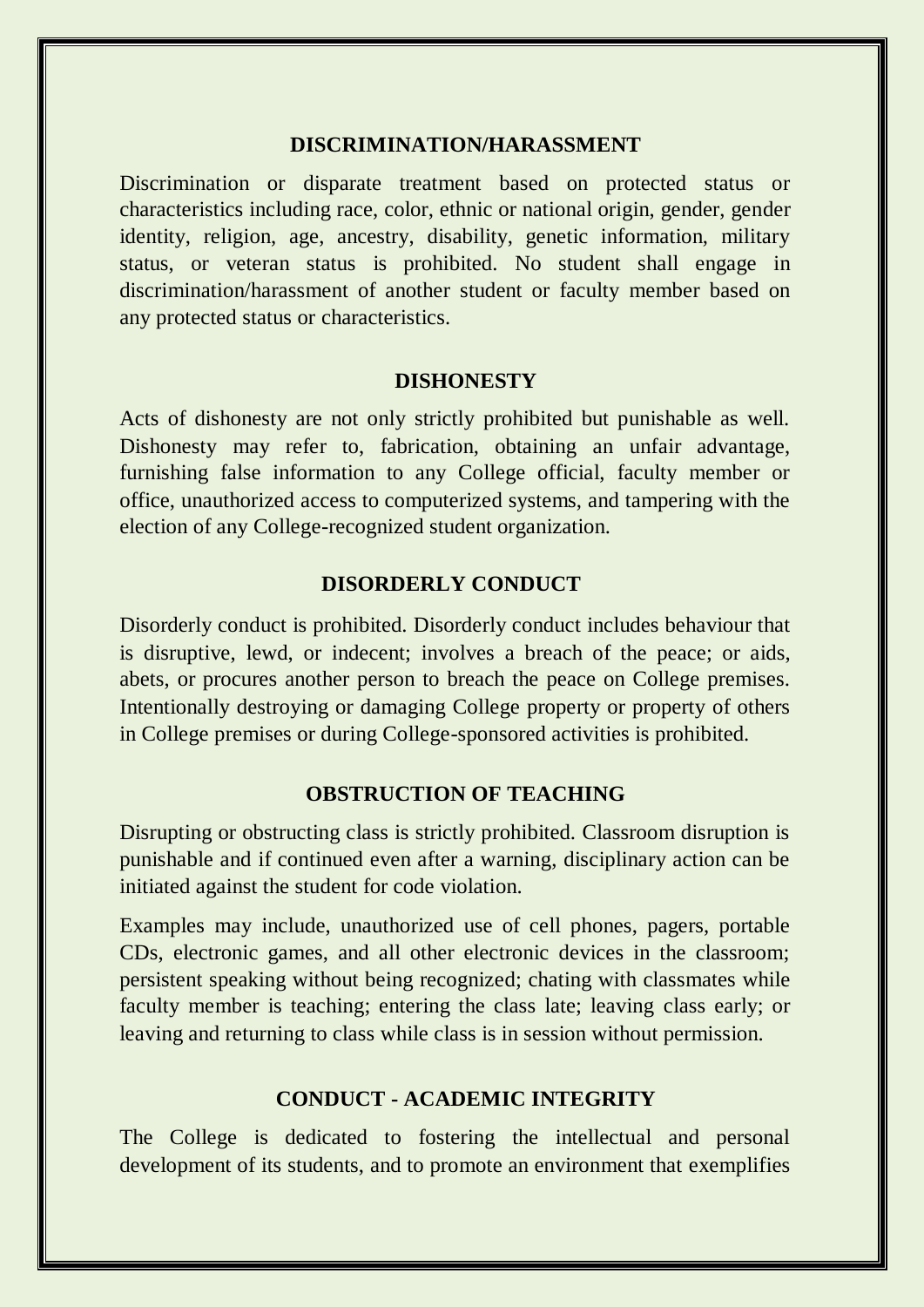the core values of the College, including Integrity, academic excellence, and a Commitment to Teaching and Learning.

Academic Integrity requires respect for, and acknowledgment of, the work and efforts of others. It is essential to a high level of teaching and learning. Academic integrity emphasizes fairness, honesty, and responsibility in all academic endeavours and communications, on the part of both faculty and students.

# **RIGHTS AND RESPONSIBILITIES**

- It is the responsibility of each student to familiarize herself with College and class policies regarding academic integrity, and to seek clarification if needed.
- It is the responsibility of student to comply with College and class policies regarding academic integrity.
- The students of the College and the Institute are to conduct themselves on and off the campus in a disciplined and exemplary manner so as to maintain the reputation of the institution as well as their own.
- Students should greet and respect teachers and other officials in the institution. They must obey the instructions of teachers and behave in a polite manner.
- Students are to restrain themselves from organizing any type of Union or Association activities other than those relating to curricular or cocurricular activities and with the prior approval of the Principal.
- Students must not loiter in the College premises or cause disturbance to fellow students by moving or talking loudly on the corridors, staircases, etc. when classes are in progress. Free time should be best spent in the College library.
- Students should cultivate the habit of reading notices displayed in the College notice boards. Ignorance of any instructions as contained in the notice will not be accepted as an excuse for failing to comply.
- Destruction of furniture and fittings, spitting, pasting posters, scribbling on the tables & walls, throwing of waste paper and rubbish are prohibited.
- The students who participate in intercollegiate events should behave decently to keep up the dignity and reputation of the College.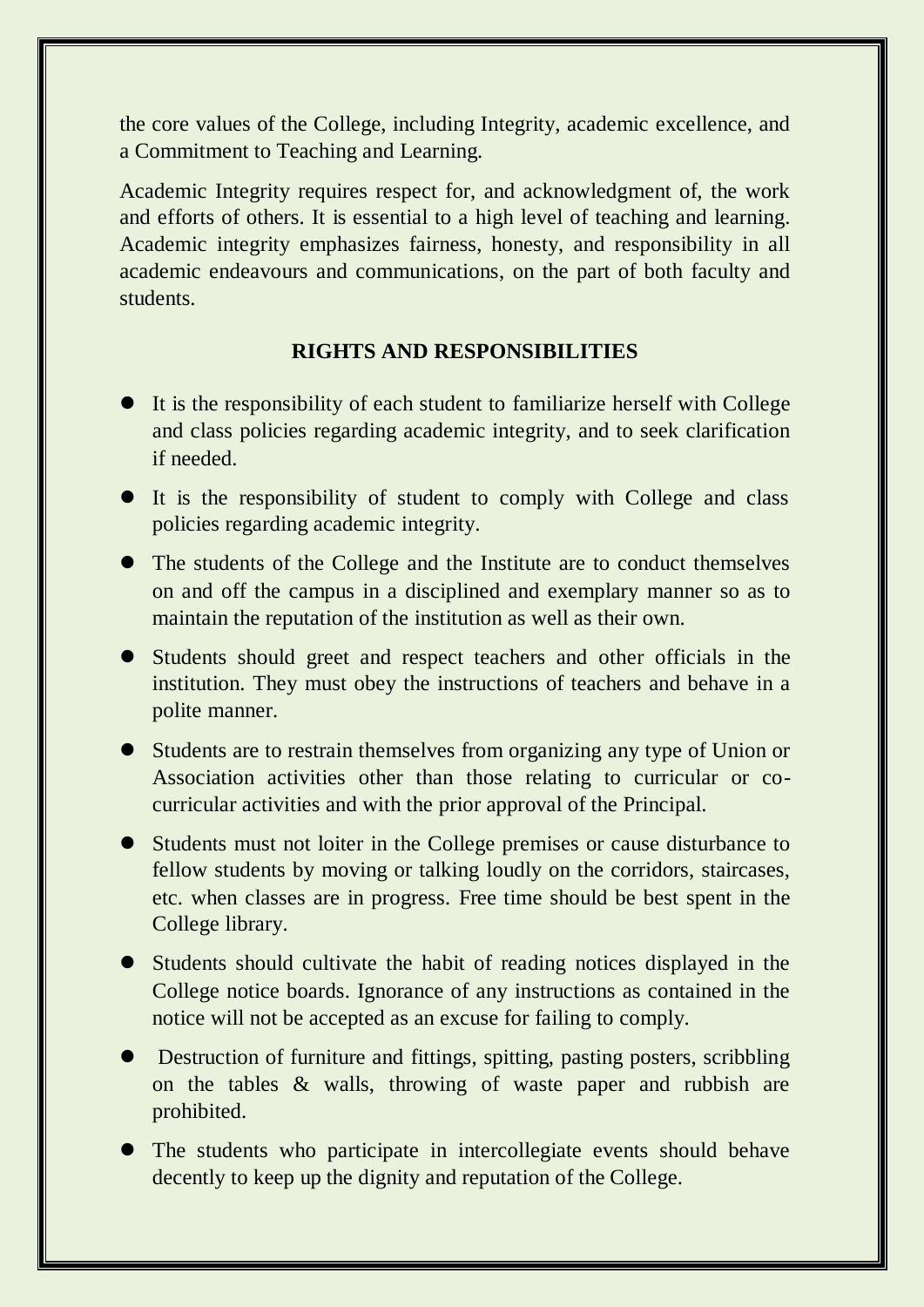#### **ATTENDANCE RULES**

 The College assigns top priority for regular attendance in all classes. Students are expected to secure 100% attendance for all theory and practical classes. However, the eligibility for appearing in University examinations with minimum of 75% attendance will be accepted subject to valid explanation for absence.

- For absence due to illness, the request has to be supported by a detailed medical report from a Registered Medical Practitioner.
- For absence due to participation in College or University programmes request for such leave should be duly authorized and submitted in advance.
- The College encourages active participation in sports, games and other extracurricular activities. Provision to meet the attendance and other academic requirements will be made only when the student represents the College, the University, the State or the Country. An official letter duly signed by the organizing agency and Head of the Department has to be filed in the Principal's Office along with a letter from parents.
- All leave applications must be countersigned by Parent / Guardian / Warden and must be recommended by the Head of the Department.
- If a candidate remains absent continuously for 5 days without prior permission, the candidate should come along with her parents to meet the HOD/Principal.
- Submission of leave application with/without medical certificates does not entitle a student to earn attendance for the days of his/her absence.
- Attendance is compulsory on the re-opening and closing day of the Vacation & festival holidays if any, failing in which severe action will be taken against the absentees.
- Attendance for Class tests and Model examinations is mandatory and will be severely dealt with, if found wanting.

#### **DRESS CODE**

Every student is expected to be in simple and modest formal dress. Students are expected to wear Churidar or salwar kameez with sleeved long kurtha with dupatta.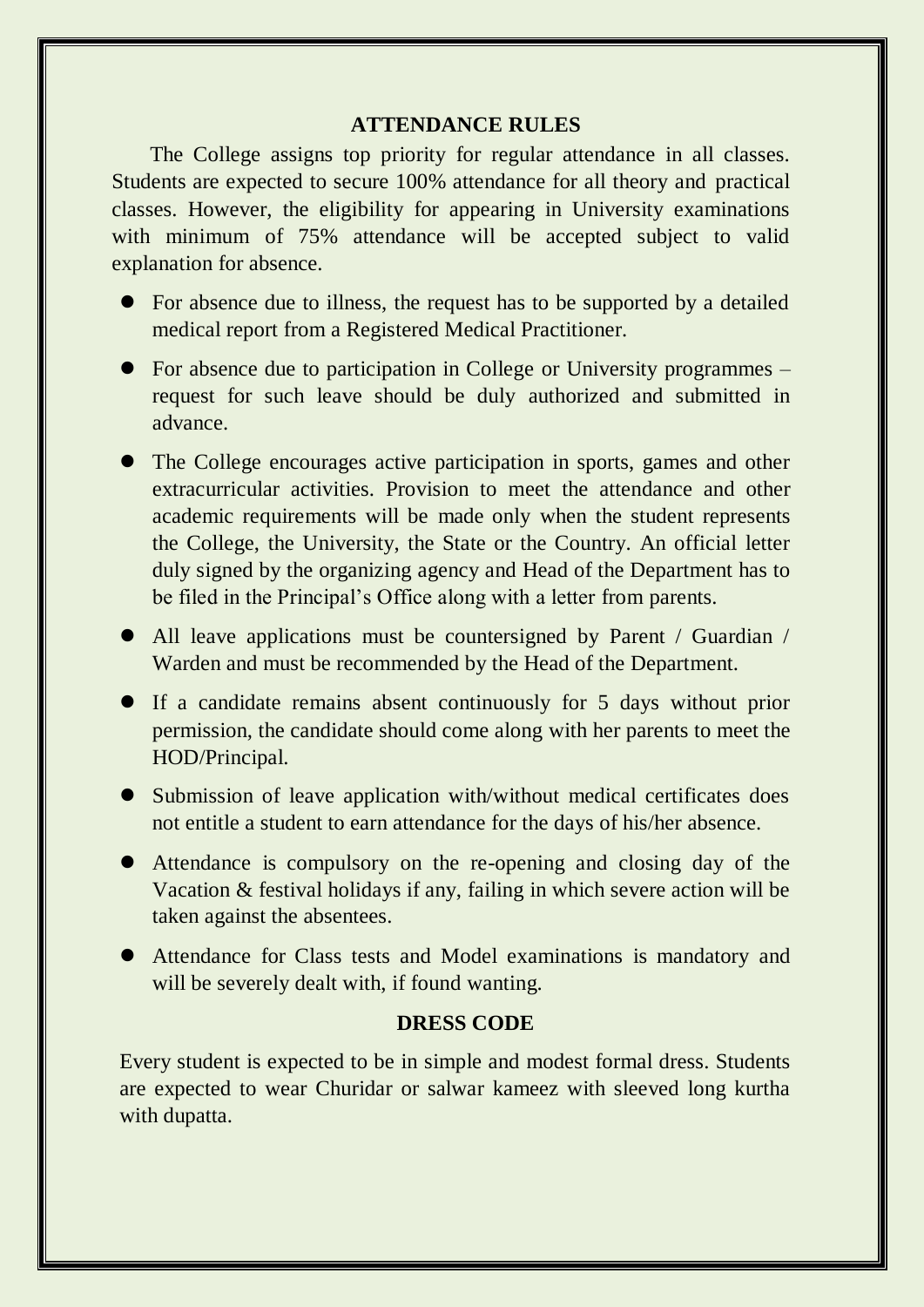# **DISCIPLINARY RULES**

# **Don'ts**

- Ragging of any kind of magnitude inside / outside the college campus. Possession / use of smart phones within the college campus.
- Any kind of boisterous and disturbing behaviour while in the campus.
- Any kind of misconduct/ misbehaviour inside / outside the campus (in public places, buses, trains etc) or detection of foot board travel, blocking the traffic, unruly behaviour in busses / trains or any kind of annoyance to the public will also result in the immediate withdrawal / permanent cancellation of all travel concessions and scholarships.
- Causing damage to college / public property.
- Inviting / meeting strangers or unauthorized person(s) inside the campus without written permission from the Principal.

# **EXAMINATION GUIDELINES**

- Only those candidates who have earned 75% of attendance are eligible to appear for the semester examinations. (Theory & Practical papers separately)
- 5 marks are allocated for attendance for internal assessment.
- Candidates will not be allowed inside the examination hall without proper Hall ticket & Identity Card.
- Mobile Phones & Programmable calculators are not allowed.
- Lending / Exchanging of calculators or a n y other items inside the examination hall is strictly prohibited.
- Candidates must observe silence and maintain discipline while in the examination hall.
- Malpractice or misconduct of any kind is punishable. The examination written by such candidates will be treated as absent.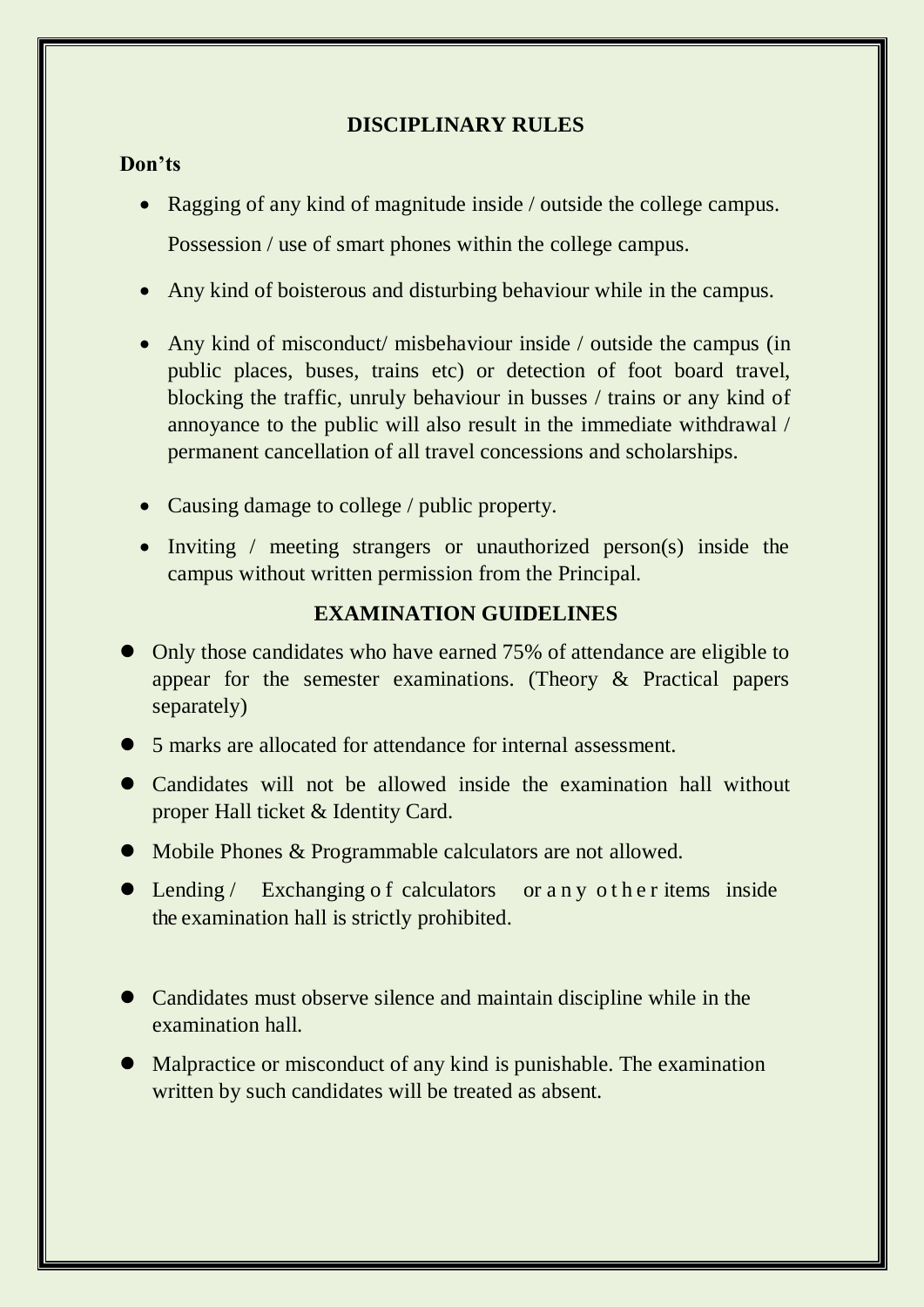# **LIBRARY RULES & REGULATIONS**

- The college library is completely automated. All the students and staff of the college are members of the college library.
- Silence must be maintained in and around the library always.
- No person shall write or damage or mark on any book belonging to the library.
- Readers shall be responsible for any damage caused to the books or other property belonging to the library and shall be required to replace such books or property damaged or to pay thrice the value thereof. If one book of a set is damaged, the whole set shall be replaced.
- Before leaving, the readers shall return the books to the assistant at the counter.
- The borrowers should examine the books at the time of receiving and if found damaged, it should be brought to the notice of the librarian.
- If the book is found damaged at the time of return, the borrower shall be held responsible for it.
- Reference books and periodicals shall not be lent out and are meant for use within the library.
- Students are not supposed to sub-lend either the card or books taken from the library.
- Absence from the college will not be admitted as an excuse for delay in the return of the books.
- Readers should ensure that they take their cards when they return the books.
- Students must return the cards when leaving the college and obtain "NO DUE CERTIFICATE".
- Any change in the rules or regulations or any other information will be notified on the library notice board.
- Use of cell phone inside the library is strictly prohibited.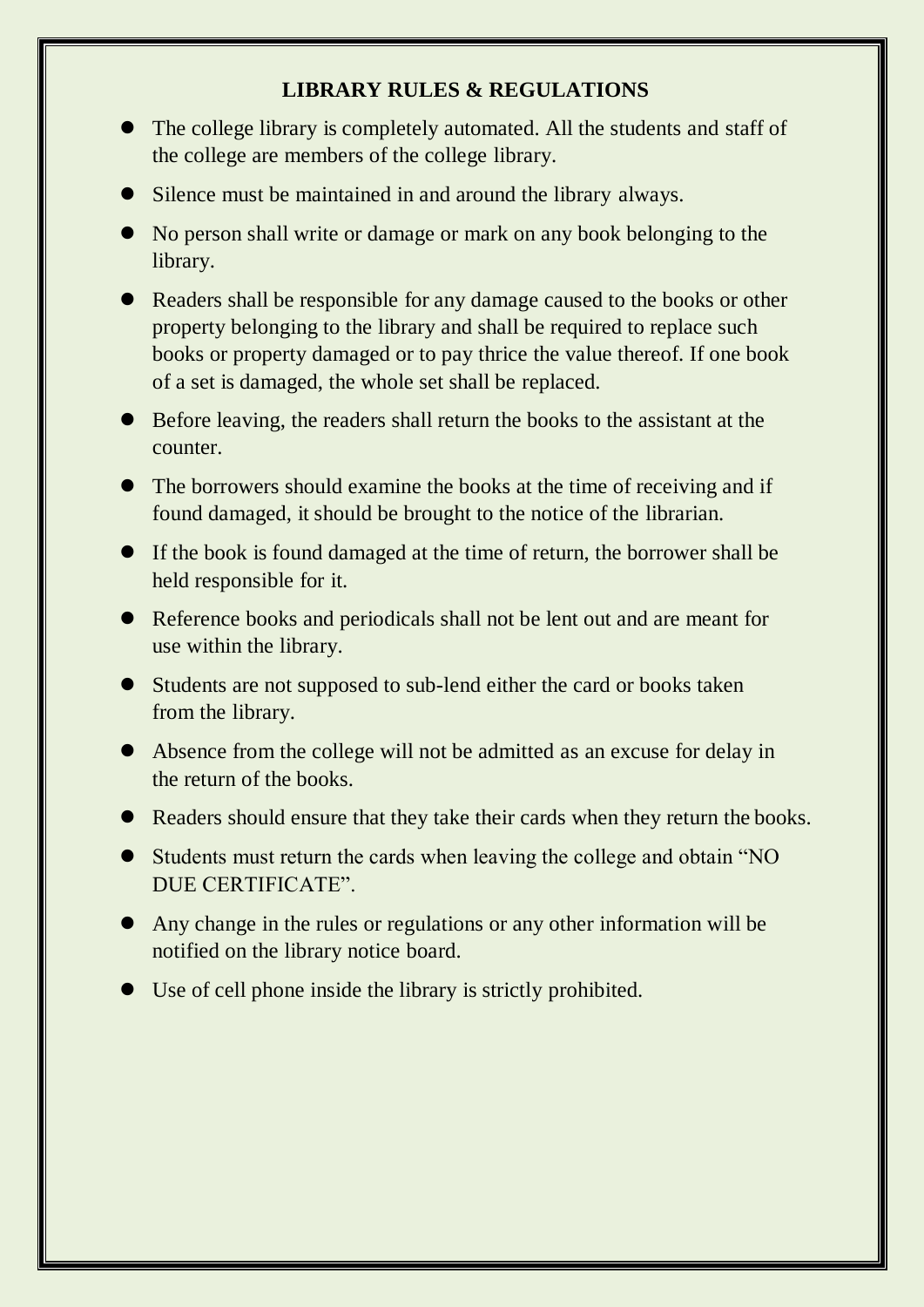#### **ADDRESS TO PARENTS**

Parents and Guardians are requested to co-operate with the college authorities in developing good character, in maintaining regularity in attendance and progress in studies of their wards.

Letters will be sent to the parents of the students who are irregular in attendance.

At the same time, they are advised to check in person with HODs/class teachers regarding the attendance of their children/ward.

All parents/guardians have to come with their wards for the parents-teachers meeting.

# **"Time is always right to do what is right"**